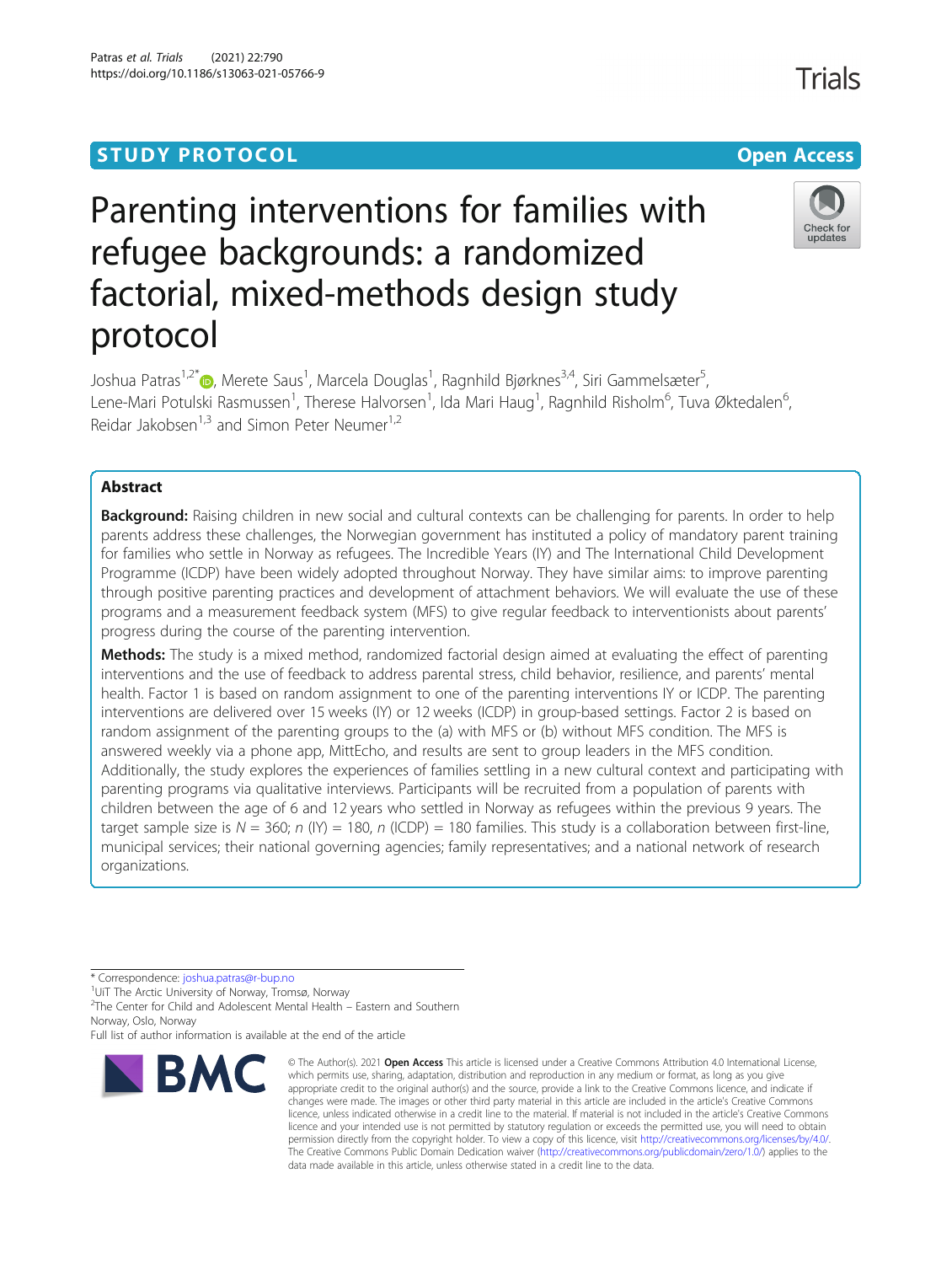Discussion: This study endeavors to provide information about what helps families with refugee background integrate successfully into new cultural contexts with different laws, norms, and expectations. Whether or not these interventions can help to normalize this experience, reduce stress, and provide parents with new tools to improve their parenting and the lives of their children are important questions which we address. These findings can lead to the further establishment of evidence-based practices in Norway.

Trial registration: [ISRCTN35008070](https://doi.org/10.1186/ISRCTN35008070). Registered on February 24, 2020

Keywords: Parenting intervention, Refugee families, Randomized factorial design, Measurement feedback, Mixedmethods, Ethnic minorities, Cultural adaptation, Effectiveness, Evidence-based practice, Parent practices

## Administrative information

Note: the numbers in curly brackets in this protocol refer to SPIRIT checklist item numbers. The order of the items has been modified to group similar items (see [http://www.equator-network.org/reporting-guidelines/](http://www.equator-network.org/reporting-guidelines/spirit-2013-statement-defining-standard-protocol-items-for-clinical-trials/) [spirit-2013-statement-defining-standard-protocol-items](http://www.equator-network.org/reporting-guidelines/spirit-2013-statement-defining-standard-protocol-items-for-clinical-trials/)[for-clinical-trials/](http://www.equator-network.org/reporting-guidelines/spirit-2013-statement-defining-standard-protocol-items-for-clinical-trials/)).

| Title $\{1\}$                                              | Parenting interventions for families<br>with refugee backgrounds: A<br>randomized factorial, mixed-<br>methods design study protocol                                                                                                                                                                                                                                                                                                                            |
|------------------------------------------------------------|-----------------------------------------------------------------------------------------------------------------------------------------------------------------------------------------------------------------------------------------------------------------------------------------------------------------------------------------------------------------------------------------------------------------------------------------------------------------|
| Trial registration {2a and 2b}.                            | ISRCTN35008070, ISRCTN<br>All items from the WHO Trial Registry<br>Data Set can be found herein.                                                                                                                                                                                                                                                                                                                                                                |
| Protocol version {3}                                       | Protocol version 2: February, 3, 2020                                                                                                                                                                                                                                                                                                                                                                                                                           |
| Funding {4}                                                | Kavli Trust (external funder)<br>UiT The Arctic University of Norway<br>(main project funder)<br>Norwegian University of Science and<br>Technology<br>Regional Center for Child and<br>Adolescent Mental Health - East and<br>South<br><b>NORCE</b><br>Bufetat - Region South                                                                                                                                                                                   |
| Author details {5a}                                        | <sup>1</sup> UiT The Arctic University of Norway;<br>Tromsø, Norway<br><sup>2</sup> The Center for Child and Adolescent<br>Mental Health - Eastern and Southern<br>Norway; Oslo, Norway<br><sup>3</sup> NORCE; Bergen, Norway<br><sup>4</sup> Norwegian University of Science and<br>Technology; Trondheim, Norway<br><sup>5</sup> Bufetat – Region South; Drammen,<br>Norway<br><sup>6</sup> University of Bergen, Norway<br><sup>7</sup> Corresponding author |
| Name and contact information<br>for the trial sponsor {5b} | Monica Martinussen.<br>monica.martinussen@uit.no                                                                                                                                                                                                                                                                                                                                                                                                                |
| Role of sponsor {5c}                                       | The sponsors and funders do not have<br>an influence in study design, collection,<br>management, analysis, nor<br>interpretation of the results beyond<br>initial approval of the protocol. Day-to-<br>day running of the project, data collec-<br>tion, analysis, and reporting results are<br>the responsibility of the protocol<br>authors.                                                                                                                  |

## Introduction

## Background and rationale {6a}

Raising children in new countries is challenging for most parents [\[1](#page-12-0), [2\]](#page-12-0). Parents with refugee background have additional pressures to the usual stress that parents face [[3\]](#page-12-0). These challenges could be related to war exposure [[4\]](#page-12-0), acculturation [\[5\]](#page-12-0), poor mental health, and reduced family functioning [[6\]](#page-12-0). These factors affect parenting differently [[4\]](#page-12-0), but they are seen as risk factors for child maladjustment [\[6](#page-12-0)]. Positive parenting coping strategies are demonstrated as protective factors to these child maladjustment risks [[7,](#page-12-0) [8](#page-12-0)]. Parenting interventions such as the Incredible Years (IY) and the International Child Development Program (ICDP) may be uniquely positioned to address this challenge. The Incredible Years has been successfully adopted in many cultures and contexts [[9](#page-12-0)]. Furthermore, IY has shown positive results in randomized trials with selected populations [[10\]](#page-12-0), though never with refugee populations. ICDP is a universal parent training program used in over 30 countries worldwide since the 1990s. The International Child Development Program (ICDP) has evidence of effect from other countries  $[11–15]$  $[11–15]$  $[11–15]$  $[11–15]$  $[11–15]$ , but not from this particular population in Norway [\[16](#page-12-0)]. Both of these programs are widely implemented in social welfare and refugee services throughout Norway. Both of these interventions involve a group-based environment to learn proactive parenting skills to improve the family climate and give parents positive skills to help guide their children. The present study will provide knowledge regarding the effectiveness of these parenting interventions for families with refugee background who are integrating into Norwegian culture.

There has also been a growing need for improving treatment quality using measurement feedback systems (MFS) during treatment in mental health services [\[17\]](#page-12-0). It is believed that MFS can improve treatment quality by offering regular feedback to interventionists concerning the well-being of their clients. There are no MFS known to the project team that expressly addresses the needs of professionals working with group-based parenting interventions. To address this need, the project team developed an app that participants can access from their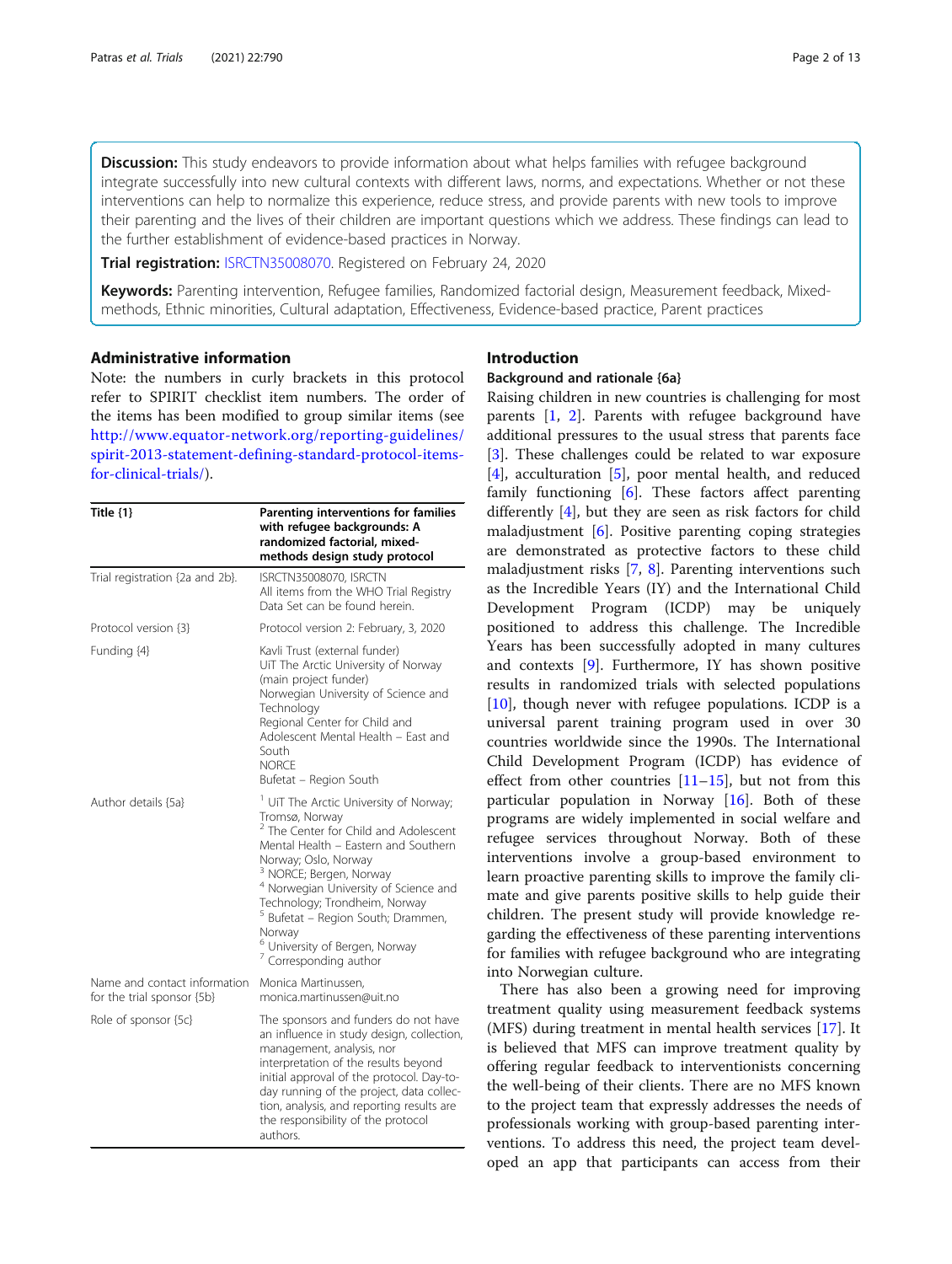phone to answer a series of questions about their experience with the parenting interventions. The app, MittEcho, was developed to address this population and these interventions.

This study will have a mixed method, randomized factorial design that will include surveys, video observations, and interviews. Mixed methods refers to the use of qualitative and quantitative data collected together to address the primary research questions. The qualitative interviews will be conducted to gather information about the experiences of parents, children, and interventionists with relation to the overall questions of the utility and effectiveness of the interventions. The quantitative surveys will allow for the statistical testing of the primary and secondary outcomes. The multi-factorial design is a means to evaluate the parenting interventions (factor 1) and assess whether the addition of the MFS (factor 2) improves overall outcomes.

This study employs a multi-informant approach with data obtained from parents, children, teachers, and program group leaders. User perspectives and satisfaction will be explored throughout the project-period and used to adjust and adapt study procedures. Although IY and ICDP are implemented throughout Norway, the effectiveness of the programs for refugee families has not been established. This study, therefore, builds upon existing infrastructure to support these interventions and provides new, useful information for policymakers regarding the effectiveness of these programs. This can lead to the establishment of evidence-based practices in Norway.

## Objectives {7}

The primary aims of the present study are to evaluate the effectiveness of the IY and ICDP parenting interventions for improving primary outcome measures of parenting skills, lowering parental stress, and reducing problem behavior in children. The parenting programs are expected to have similar outcomes. Furthermore, the present study is an evaluation of the effectiveness of systematic, measurement feedback to improve treatment outcomes for refugee parents; therefore, we expect better outcomes for families whose group leaders are receiving systematic feedback about their group's progress. This is a mixed method inquiry to evaluate whether IY and ICDP are appropriate interventions to address the challenges refugee parents experience while raising children in a new cultural context. We will conduct surveys and interviews of parents attending IY and ICDP groups and interviews with some of their children. The IY and ICDP group leaders will also be invited to fill out surveys and interviews. This multiinformant, multi-method approach provides different perspectives on the effectiveness of the interventions and the experiences of parents and practitioners. The interviews will contribute to better, overall knowledge of the usefulness of IY and ICDP for refugee parents with focus on who benefits the most from the interventions. Additionally, we will evaluate videos of IY sessions for analysis of the group dynamics, how families interact, and how they experience a group-based parenting intervention. IY collects video recordings as part of standard procedure, these recordings are not available for ICDP.

## Trial design {8}

The study has a two-by-two factorial, mixed methods design (see Table 1). The sample will consist of families with refugee background who have settled in Norway within the previous 9 years. Survey data will be collected pre-intervention (T1), mid-way through the intervention (T2), after the intervention (T3), and 1 year following intervention completion (T4). Qualitative data collection will begin after the families have completed the intervention.

## Factor A: parenting program

Families will be randomized into either IY or ICDP parenting program at the beginning of each semester. Each parenting program is described in the "[Intervention description {11a}](#page-3-0)" section.

## Factor B: MFS

Group leaders who are using the MFS system (condition 1 and condition 3) will get weekly feedback based on the answers from parents in the MittEcho app. The feedback will be displayed graphically in a web-based login portal. Further description of MittEcho is found in the "[Intervention description {11a}](#page-3-0)"section.

## Methods: participants, interventions, and outcomes

## Study setting {9}

Data for the present study will be collected from municipal agencies (e.g., refugee services, social welfare services) who work directly with parents in the target population. Sites will be recruited to join the study from all regions in Norway: Eastern, Southern, Western, Central, and Northern. The current list of participating study sites can be accessed on the project website: <https://uit.no/research/pirm>.

| Table 1 Study conditions |  |
|--------------------------|--|
|--------------------------|--|

|                  | A. Parenting program B. Measurement feedback |
|------------------|----------------------------------------------|
| Condition 1 IY   | MittFcho                                     |
| Condition 2 IY   | None                                         |
| Condition 3 ICDP | MittFcho                                     |
| Condition 4 ICDP | None                                         |
|                  |                                              |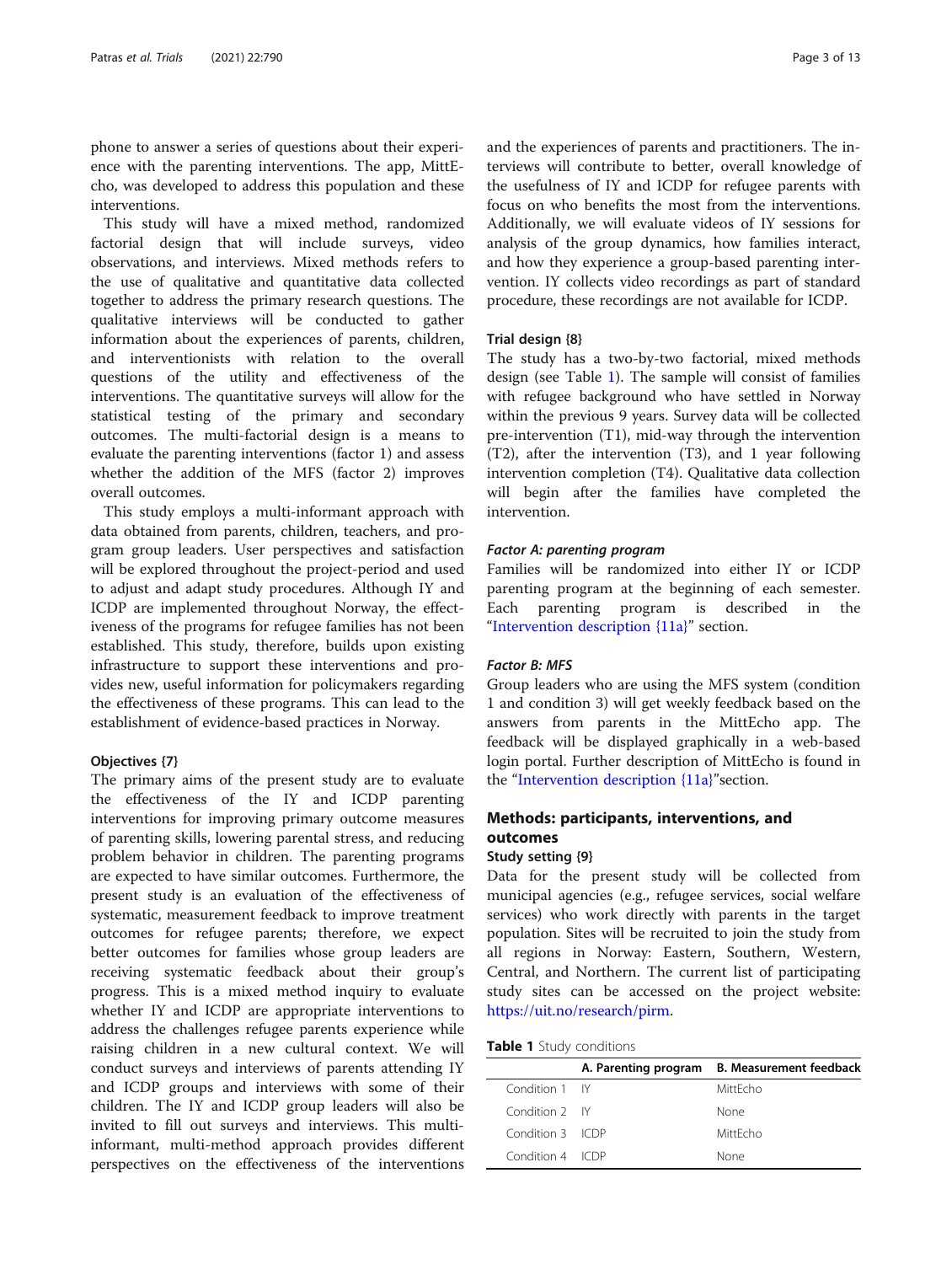## <span id="page-3-0"></span>Eligibility criteria {10}

Study participants will be recruited from several populations. The primary participants in the study are parents with a refugee background who have settled in a Norwegian municipality within the previous 9 years. They must also have at least one child between 6 and 12 years old. In order to participate in the study, the parents must be able to understand one of the eight study languages, which was chosen based on input from integration services in Norway: Norwegian, English, Arabic, French, Swahili, Turkish, Tigrinya, or Somali. Interview subjects are chosen with the desire for balance when it comes to interventions, age, gender, and background.

#### Who will take informed consent? {26a}

Participants will be invited to join the study by local child welfare, municipal health stations, and municipal services for refugees. These services will identify potential participants based on inclusion criteria. Information will be given directly to parents by the services on behalf of the project with an invitation to participate in the study. Persons who are interested in participating will then return the signed consent to the project via electronic registration or postal service. All written and oral information is given in the families' preferred available language. If necessary, a certified interpreter is used. The services will not give personally identifying information about potential participants to the project; however, we will get some information regarding the numbers of families invited so that we can estimate our response and recruitment rates.

Parents/guardians will give consent on behalf of their children. The children themselves will be given understandable information about the intent of the project and their participation in the interview. At the beginning of the interview, verbal assent from the children will be obtained. It will be emphasized that their participation is voluntary and that they can withdraw from the project at any point, even though their parents have given consent.

Parents and children in refugee families are considered a vulnerable group and the project is aware that there is a heightened responsibility to consider the well-being of vulnerable individuals that take part in research. Extra care will be taken in order to limit any detrimental effects on these individuals. The project will communicate that participation is voluntary and that there will be no negative consequences for participants who wish to withdraw from the project (or parts of the project), including that it will not affect their relationship with any services they are in contact with, or help received from different agencies (e.g., the services for refugees, health stations etc.).

## Additional consent provisions for collection and use of participant data and biological specimens {26b}

Biological specimens are not collected in this project. As of this time, there are no additional studies planned using this data. If additional studies are to be conducted that are not covered here, we would need to get updated consent forms.

## Interventions

## Explanation for the choice of comparators {6b}

Parenting interventions have been widely adopted in Norway to prevent violence towards children, to reduce child problem behaviors and promote positive parenting. The use of these interventions for families with refugee backgrounds is seen as a way to improve the integration process according to the immigration, integration, and child protection authorities in Norway. Both IY and ICDP are widely adopted throughout the country, but neither intervention has been evaluated for effectiveness for this population within Norway. Measurement feedback (MFS) is seen as a new way to improve treatment throughout a variety of mental health fields, though this trial is the first to evaluate an MFS for this population. In 2018, the national strategy for parental support in Norway was established: "Safe parents - safe children" The Government's strategy for parental support  $(2018-2021)$  $(2018-2021)$  $(2018-2021)$  [18]. Based on this strategy, it has been decided that parent training programs are considered a mandatory part of the welcome/ introduction program for refugees in Norway. Several programs have been identified for this use; the minority version of ICDP and the IY Basic Parenting programs are among those named in the report [\[19](#page-12-0)].

#### Intervention description {11a}

The parenting interventions (factor 1) are both implemented as manual-based programs by their official program providers. Both IY and ICDP have extensive documentation which describes the length of the interventions and the contents of intervention meetings. Furthermore, over the course of intervention, data are collected from interventionists that document the content covered for each meeting session with the parents. The IY intervention in the PIRM-study is The School Age Basic Parenting program, which is conducted over 15 weeks with 3-h weekly meetings involving either one or both parents in a group-based setting. This program aims to "strengthen the parent-child interactions and attachment, reduce harsh discipline and foster parents' ability to promote children's social, emotional and academic development" ([http://www.incredibleyears.com/](http://www.incredibleyears.com/programs/parent/school-age-basic-curriculum) [programs/parent/school-age-basic-curriculum](http://www.incredibleyears.com/programs/parent/school-age-basic-curriculum)). This again aims to "prevent, reduce, and treat aggression and emotional problems in young children 0 to 12 years old"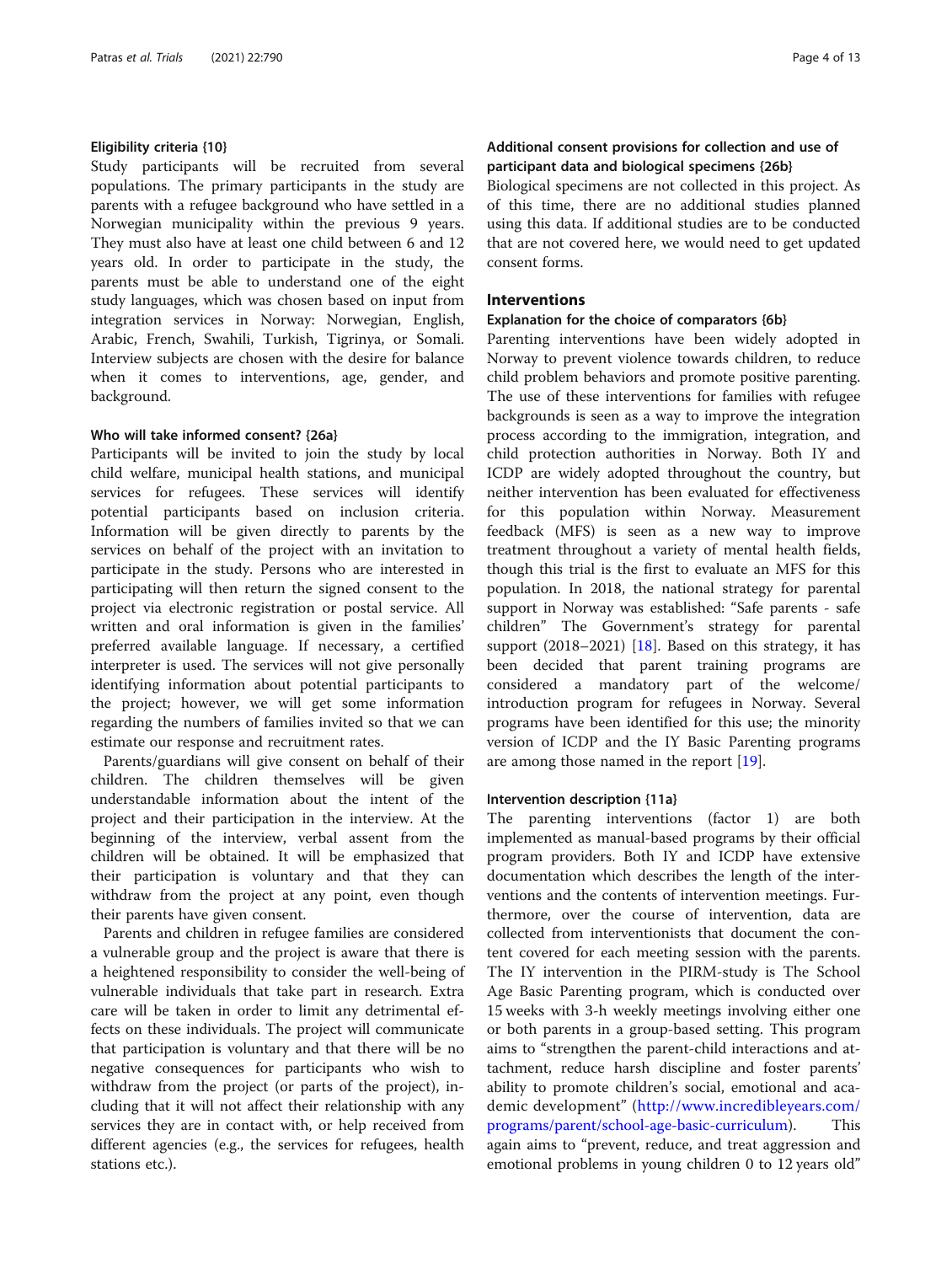<span id="page-4-0"></span>([http://www.incredibleyears.com/about/incredible-years](http://www.incredibleyears.com/about/incredible-years-series/)[series/\)](http://www.incredibleyears.com/about/incredible-years-series/). The core components include content and process components. The core content components are as follows: positive parental attention, quality time with children, and sensitive responding to support the children's development and a trusting relationship between parents and children. Development of predictable routines, positive limit setting, and handling of misbehavior are also important components. The content of the meeting is structured in different process core components with the collaborative process as the main element. Other process components are reflection and problem solving, short video vignettes of child-parent interactions, roleplays to practice skills learned, and home activities to enhance and generalize skills and knowledge developed in the group [\[20](#page-12-0)].

The minority version of the ICDP is conducted over 12 weeks with weekly meetings in 2 h sessions in a group-based setting. The program is intended to "support competence of care in parents and others who care for children in their profession" and "aims primarily to influence the quality of contact and the relationship between the child and the caregiver" (Children, Youth and Family Directorate, 2016, p. 15) [[21](#page-12-0)]. The main goals of ICDP are as follows: (1) to promote the positive perception of the child, (2) to influence the caregiver's understanding of how important the interaction between the caregiver and the child is for the child's development, and (3) to promote the caregiver's perception of herself/ himself as a competent caregiver. ICDP consist of 5 core components: (1) caregivers perception of the child, (2) eight guidelines for good interaction with the child, (3) seven principles for sensitization used by a facilitator in relation to the caregiver, (4) six principles for implementation in meetings and in daily practice, and (5) adaptions to different groups and context. The content of the meetings is structured in different themes consisting of caregivers' perception of the child and the eight guidelines for good interaction with the child. Home activities for the parents, short video vignettes, and roleplays to practice skills learned are used to stimulate reflection and discussion in the group.

The MittEcho feedback system (MFS; factor 2) was developed collaboratively for use in first-line, low threshold services. MittEcho feedback system consists of an app for entering data and a publication portal for viewing results. The MittEcho app is available in Google Play and Apple App Store. The parents in the MFS condition will answer questions based on their experience with parent training, the Measurement Feedback – Parent Scale questionnaire (see measures) and a self-evaluation of their progress on up to three goals that they choose themselves. Data based on parents' replies to the app are uploaded and displayed in graphs accessible for group leaders in the MittEcho publication portal, which is stored on a secure data server (TSD). The results are updated weekly, and group leaders are expected to review and make evaluations of intervention progress for the group, as well as individual parents within the group.

## Criteria for discontinuing or modifying allocated interventions {11b}

There are no expected iatrogenic effects of participation. Parents are expected to complete the intervention unless they choose to withdraw.

#### Strategies to improve adherence to interventions {11c}

All IY and ICDP group leaders undergo formal training for the interventions delivered by the respective program provider. They are given regular supervision by intervention experts. All group leaders are expected to fill out weekly checklists which ask them to evaluate their progress in the intervention. Group leaders in the MFS condition receive additional training by the members of the research team regarding how to access the MittEcho portal to view parents' responses. They also receive general advice about how to interpret and act on the feedback for each of the participants and answer questions on the checklists regarding use of MFS. The families who complete the most measurement points for the MFS are entered in a drawing for movie tickets.

## Relevant concomitant care permitted or prohibited during the trial {11d}

Participants are not restricted from receiving other care related to parenting or mental health during the trial period.

#### Provisions for post-trial care {30}

There is no expectation that the interventions are harmful to the parents. All of the parents in the study are covered under the Norwegian healthcare system, meaning that they have access to mental health resources should they be required.

## Outcomes {12}

The data will be obtained from parents (quantitative and qualitative), group leaders (quantitative and qualitative), teachers (quantitative), and children (qualitative) using web-based questionnaires at baseline, mid-intervention, post-treatment, and/or at 12-month follow-up. Interviews will be conducted in-person (where possible) to gather in-depth information about the parenting interventions. In addition, routine measurements are conducted weekly with help of the MittEcho app.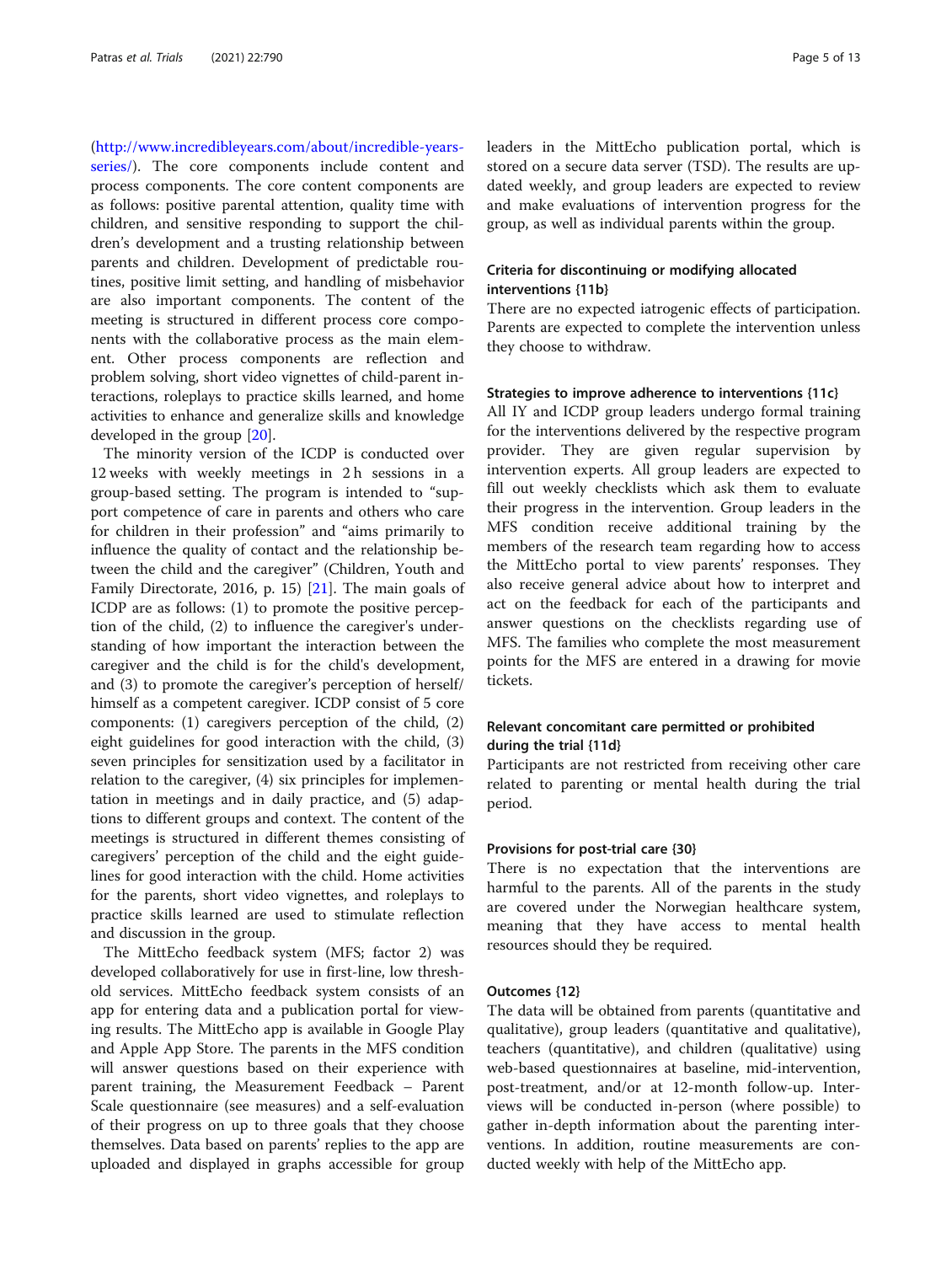#### Quantitative surveys

The primary outcome measures note changes on: child problem behavior with the Eyberg Child Behavior Inventory (ECBI) [\[22](#page-12-0)], Parenting Practices Inventory (PPI) [[23\]](#page-12-0), and Parent Stress Index-Short Form (PSI/SF) [[24\]](#page-12-0) supported by qualitative interviews. The measures are available in multiple languages and evaluate parenting interventions and have been shown to be sensitive to change in families from a variety of contexts. Sum scores of the following scales from the quantitative surveys will be compared for the two factors (factor 1: parenting and factor 2: MFS) at T1 to assess possible baseline differences. Longitudinal analysis will follow and will compare changes in scores from, T1 to T2, T1 to T3, and T3 to T4 to assess differences in change for the two factors.

The ECBI is a well-validated, 36-item questionnaire that is scored by parents on frequency (1 yes or 0 no) and intensity (1 never to 7 always) of their child's (2–16 years) problem behavior. High frequency scores (which range from 0 to 36) indicate more problem behaviors, while high intensity scores (which range from 36 to 252) indicates more intense problem. ECBI is widely used as a measure of problem behavior in studies of the IY program.

The Sutter-Eyberg Student Behavior Inventory-Revised (SESBI) is a teacher version of the ECBI scale. Like the ECBI, the SESBI is a report of the frequency and intensity of a child's problem behavior.

The PPI is a survey of parenting behaviors and attitudes that are common for many parents [[23\]](#page-12-0). The PPI consists of several sub-scales, of which we are using appropriate discipline, physical punishment, and monitoring.

The PSI/SF is a 36-item parent self-report of parent stress with 3 subscales (i.e., Parental Distress, Parent-Child Dysfunction, and Difficult Child). The items are rated from 0 strongly disagree to 4 strongly agree [\[24](#page-12-0)].

The resilience measure (READ) is a 39-item scale that was "…designed to assess the protective resources of personal competence, social competence, structured style, family cohesion and social resources to understand stress adaptation [\[25](#page-12-0)]."

#### Other quantitative measures

The Measurement Feedback - Parenting Scale (MF-PS) was developed to evaluate parents' experiences in parenting interventions for families with refugee background. The survey is delivered via the MittEcho smartphone app.

The Intervention Goals (IG) are a list of 3 goals that parents choose to work on during the intervention. They then rate their satisfaction with progress on their goals over the course of the parenting sessions using the MittEcho smartphone app. In addition, user data for the use of the app and web-portal will be collected and analyzed.

#### Qualitative interviews

Children will be interviewed using techniques from The Dialogical Communication Method (DCM) [\[26](#page-12-0)] and the protocol for International Evidence-Based Investigative Interviewing of Children (NICHD) [\[27](#page-12-0)]. The interviews with parents and group leaders will be using semi-structured interview guides. The qualitative analyses are explorative, and in line with Denzin and Lincoln's [[28\]](#page-12-0) description, different analytic strategies will be combined. All interviews will be analyzed using the interpretive research frame with a qualitative cross-sectional analytic strategy. A brief version of the interview guide for all participants is summarized in Table [2.](#page-6-0)

Parent's interviews will focus on investigating whether there is consistency between parent's understanding of child rearing, care, and creating a safe environment for children. We also seek to identify children's coping strategies and adaptation to a new context, as well as their experiences related to migration.

Group leaders' experiences using MittEcho in this context and with this population will also be explored as part of the qualitative interviews and with particular interest in the usefulness of the system and process of using feedback.

Abductive reasoning will be used to analyze the qualitative interviews. Abductive reasoning is oriented to work from the data towards a theory [\[29](#page-12-0)]. As a qualitative research design, it works very well with evaluation of programs to "help increase the influence and impact of evidence-based prevention for population benefit" [[30](#page-12-0)]. The chosen analytical strategies will contribute to the discussion of whether the program works, for whom, and under what conditions [\[31](#page-12-0)].

#### Participant timeline {13}

#### Enrollment

Rolling recruitment will be conducted throughout the course of the study period. Eligible families are identified by the municipalities and invited to attend the study. Families who sign and return the consent to the study office are considered enrolled in the study, where they are assigned a study ID and sent the pre-intervention questionnaire.

#### Interventions

Interventions are delivered on a rolling basis, which corresponds to when the participants are recruited. The MFS intervention period overlaps directly with each of the parenting interventions. The IY parenting intervention takes place over 15 weeks, with additional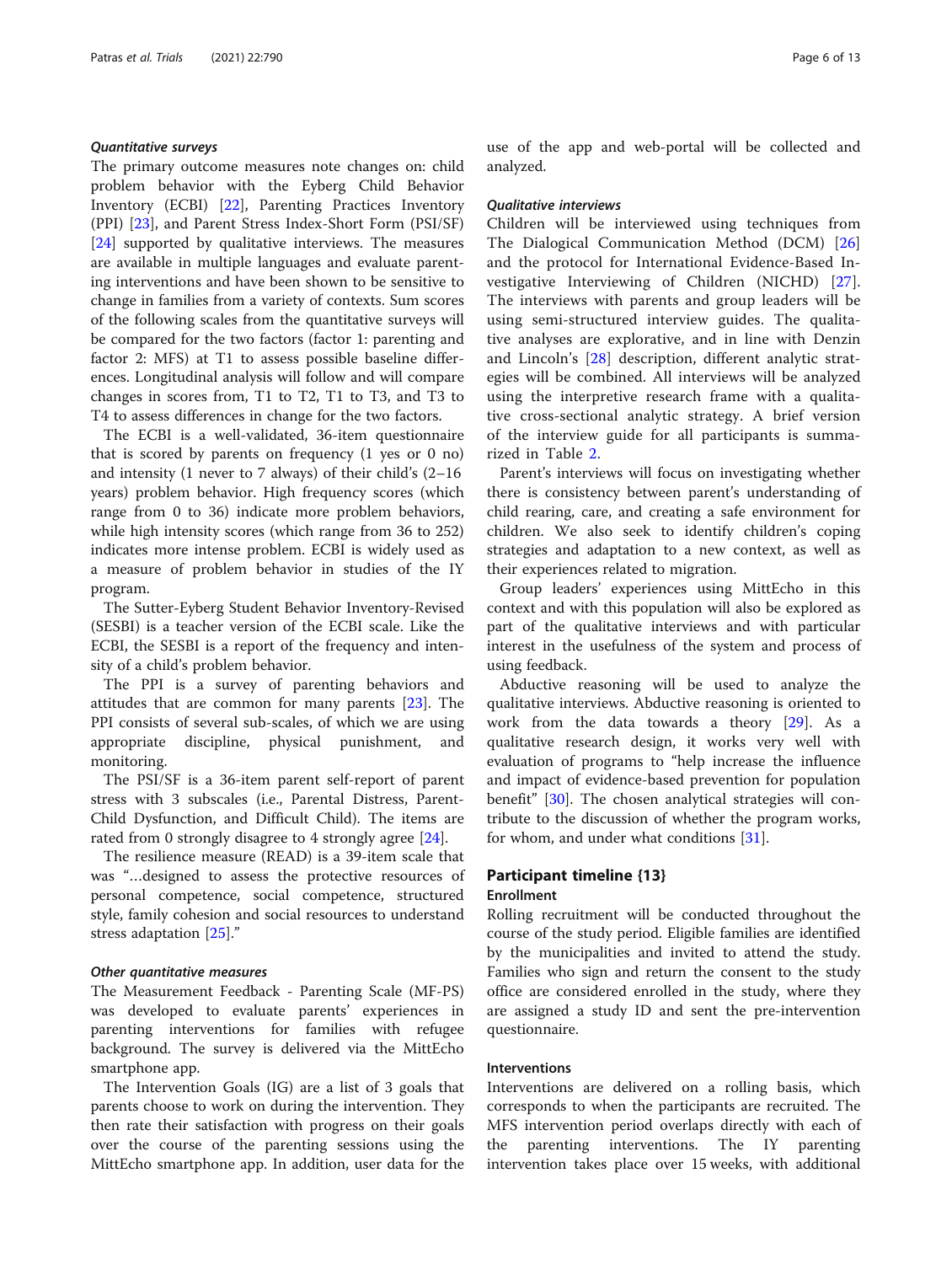#### <span id="page-6-0"></span>Table 2 Brief qualitative interview quide

|                          | Background                                                                                                                                                                         | Experiences with IY or ICDP                                                                                                                                 | Refection concerning IY and<br><b>ICDP</b>                                                                                                              | Effective components in IY and<br><b>ICDP</b>                                                                                                                                           |
|--------------------------|------------------------------------------------------------------------------------------------------------------------------------------------------------------------------------|-------------------------------------------------------------------------------------------------------------------------------------------------------------|---------------------------------------------------------------------------------------------------------------------------------------------------------|-----------------------------------------------------------------------------------------------------------------------------------------------------------------------------------------|
| Parents                  | Question about: country of<br>origin, ethnicity,<br>Refugee situation, parenting<br>challenges, moving, resettle,<br>acculturation, level of trust, and<br>challenges as refugees. | Experiences regarding IY and<br><b>ICDP</b>                                                                                                                 | Reflection regarding IY and<br>ICDP, support and helps when<br>parenting in new context, and<br>general impression of IY and<br><b>ICDP</b>             | Questions about a group lesson,<br>being parent and using IY or<br>ICDP strategies.                                                                                                     |
| <b>Children</b>          | Question about a normal day,<br>living in a new country, being a<br>refugee, challenges, and<br>strengths (important to balance<br>the former question)                            | Question about the parents in<br>Norway and country of origin:<br>compare, identify the difference<br>and giving examples of normal<br>day with the parents | Reflection regarding: When are<br>the parents at their best? Worse?<br>"Wishful thinking": What should<br>change? What do they miss?                    | Question about if the parents use<br>the IY and ICDP strategies with<br>the children.<br>"Happy thoughts": What do the<br>parents do as parents today, that<br>you enjoy?               |
| IY<br>group<br>leaders   | Question about age, gender,<br>education, years as IY or ICDP                                                                                                                      | Ouestion about the IY or ICDP<br>experiences.                                                                                                               | Question regarding reflection on<br>challenges, Comparison to other<br>working methods, feedback<br>form the families and if IY or<br>ICDP are adequate | Ouestion about what works or<br>does not work in IY or ICDP,<br>descend from the manual,<br>ranking the parts of IY or ICDP<br>from best to least favorite and<br>arque for the ranking |
| Video<br>of IY<br>groups | Videos from IY:<br>Looking for group dimension<br>Individual behavioral<br>Influence of the language<br>interpreter                                                                | Looking for adherence to<br>program implementation                                                                                                          | Looking for feedback,<br>disturbance, and extraordinary<br>episodes                                                                                     | Consider the videos regarding<br>different components of the<br>manuals                                                                                                                 |

weeks added for holidays as necessary. The ICDP parenting intervention takes place over 12 weeks, with additional weeks added for holidays.

#### **Assessments**

#### Quantitative survey

The surveys are sent to the participants following enrollment in the study at pre-intervention (T1). Assessments are then sent (for parents only) mid-intervention (T2), which is 7 or 8 weeks after the IY groups start and 6 weeks after the ICDP groups start; at post intervention (T3) 15 weeks for IY, 12 weeks for ICCDP; and 1 year follow-up (T4). See Table [3](#page-7-0) for a more detailed timeline of enrollment and data collection.

## Qualitative interview

Interviews for the parents are conducted after the families are finished with the intervention (T3). Interviews for the group leaders are conducted after they have led at least one group to completion (T3). Interviews for the children are conducted after their parents have completed the group (T3 or later).

## Sample size {14} **Quantitative**

The sample size for the PIRM study is based on a significance level of  $p = .05$  and power  $\beta = 0.80$ . The expected effect size is Cohen's  $d = .30$  for the intervention groups based on differences between sum scores. In other words, we wish to detect a relatively small difference between enrollment in either of the parenting groups (factor 1) or in the addition of the MFS (factor 2). Based on this values, our aim is to recruit  $N = 360$  families, n (IY, w/MFS) = 90, n (ICDP,  $w/MFS$  = 90, *n* (IY, no-MFS) = 90, n (ICDP, no-MFS) = 90. The study is powered to detect a relatively small effect size for main effects of either the parenting factor,  $IY_{\text{tot}} = 180$  vs ICDP<sub>tot</sub> = 180; or the MFS factor, MFS<sub>tot</sub>  $= 180$  vs no-MFS<sub>tot</sub>  $= 180$ . Interaction effects between factors (e.g., IY w/MFS vs ICDP w/MFS) were not included in the power analysis due to the unknown nature of the main effects. With 6 families in each intervention group, the study would need roughly 5 municipalities to run two intervention groups, twice per year for 3 years.

#### **Qualitative**

The maximum target sample for the qualitative studies is as follows:  $n = 40$  parents,  $n = 40$  children, and  $n = 40$  group leaders. The sample recruitment will cease when data saturation is reached, that is when additional interviews fail to provide novel information. The parents and children recruited for the qualitative study will be selected from a sub-set of the entire sample for the study (i.e.,  $N = 360$ ) based on their consent to be interviewed.

## Recruitment {15}

## Recruitment of municipalities

Recruitment of families will be conducted at the municipality level. Recruitment of municipalities began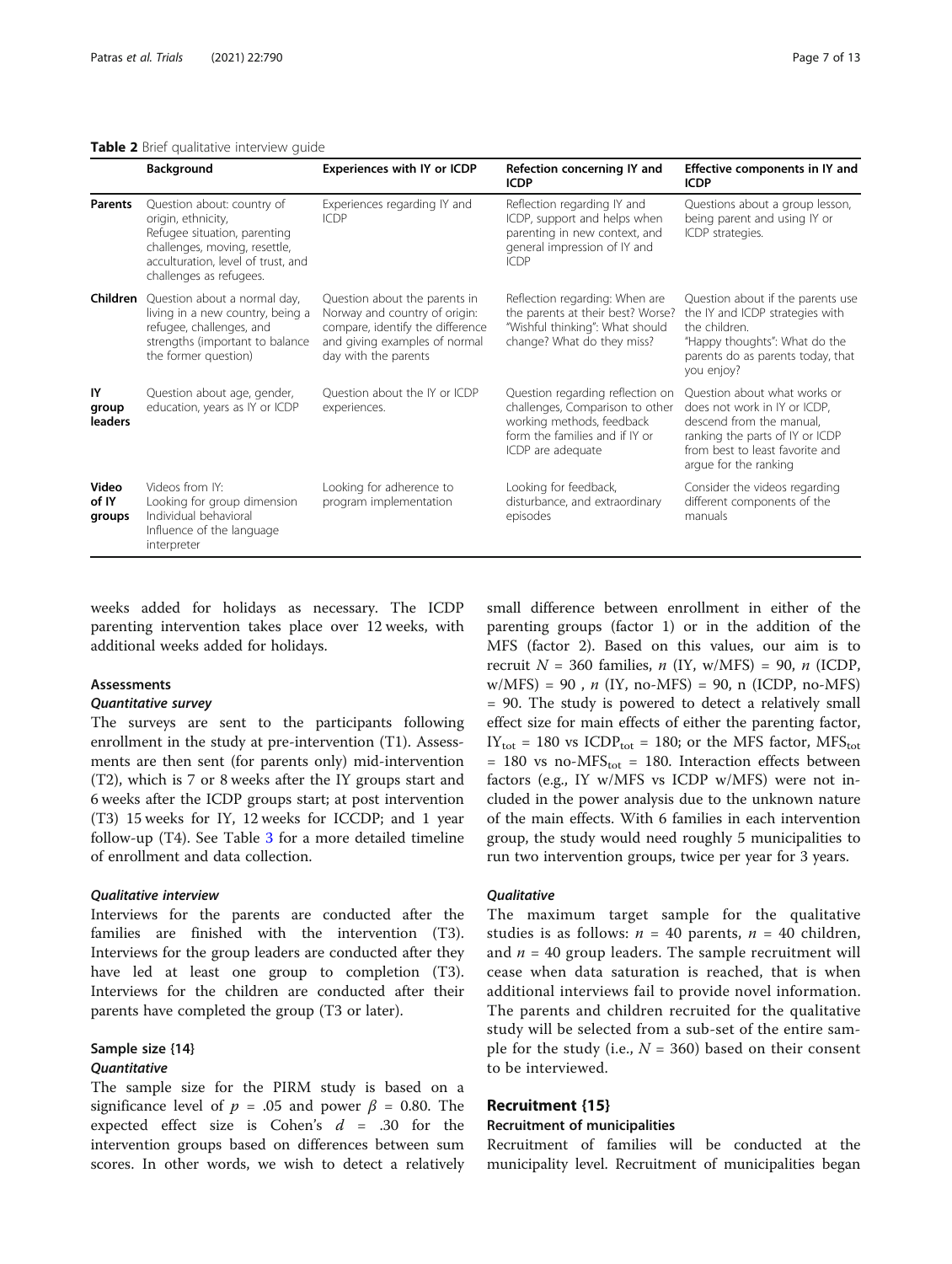## <span id="page-7-0"></span>Table 3 Study timeline

|                                              | $2020 - 2024$ |             |              |                  |                           |                           |                           |
|----------------------------------------------|---------------|-------------|--------------|------------------|---------------------------|---------------------------|---------------------------|
|                                              | Enrolment     | Allocation  |              | Post-allocation  |                           |                           | Close-out                 |
| TIMEPOINT**                                  | $-t_1$        | $\mathbf 0$ | $t_1$        | t <sub>2</sub>   | $t_3$                     | $t_4$                     | $t_{x}$                   |
| <b>ENROLMENT:</b>                            |               |             |              |                  |                           |                           |                           |
| Eligibility screen                           | 2020-2024     |             |              |                  |                           |                           |                           |
| Informed consent                             | 2020-2024     |             |              |                  |                           |                           |                           |
| Allocation                                   |               | 2020-2024   |              |                  |                           |                           |                           |
| INTERVENTIONS:                               |               |             |              |                  |                           |                           |                           |
| <b>Incredible Years</b>                      |               |             |              |                  |                           |                           |                           |
| <b>International Child</b><br>Dev. Programme |               |             |              |                  |                           |                           |                           |
| Measurement<br>Feedback                      |               |             |              |                  |                           |                           |                           |
| ASSESSMENTS:                                 |               |             |              |                  |                           |                           |                           |
| ECBI, SESBI, PSI,<br><b>READ</b>             | $\sf X$       |             |              |                  |                           |                           |                           |
| ECBI, SESBI, PSI,                            |               |             |              | $\boldsymbol{X}$ | $\boldsymbol{\mathsf{X}}$ | $\boldsymbol{\mathsf{X}}$ | $\boldsymbol{\mathsf{X}}$ |
| <b>READ</b>                                  |               |             |              |                  |                           |                           |                           |
| PMFS, IG                                     |               |             | $\mathsf{X}$ | $\pmb{\times}$   | $\mathsf{X}$              | $\mathsf X$               | $\boldsymbol{\mathsf{X}}$ |
| Qualitative<br>Interview                     |               |             |              |                  |                           |                           |                           |

in 2019 with written invitations and information meetings which was held by the research staff in different sites all over Norway. An invitation letter was sent to the child and family services and immigrant services via the study coordinator, group leaders or

Bufetat. The invitation letter described study aims, project participation, and both interventions. The recruitment process will be ongoing throughout the project period until the target of  $N = 360$  families is reached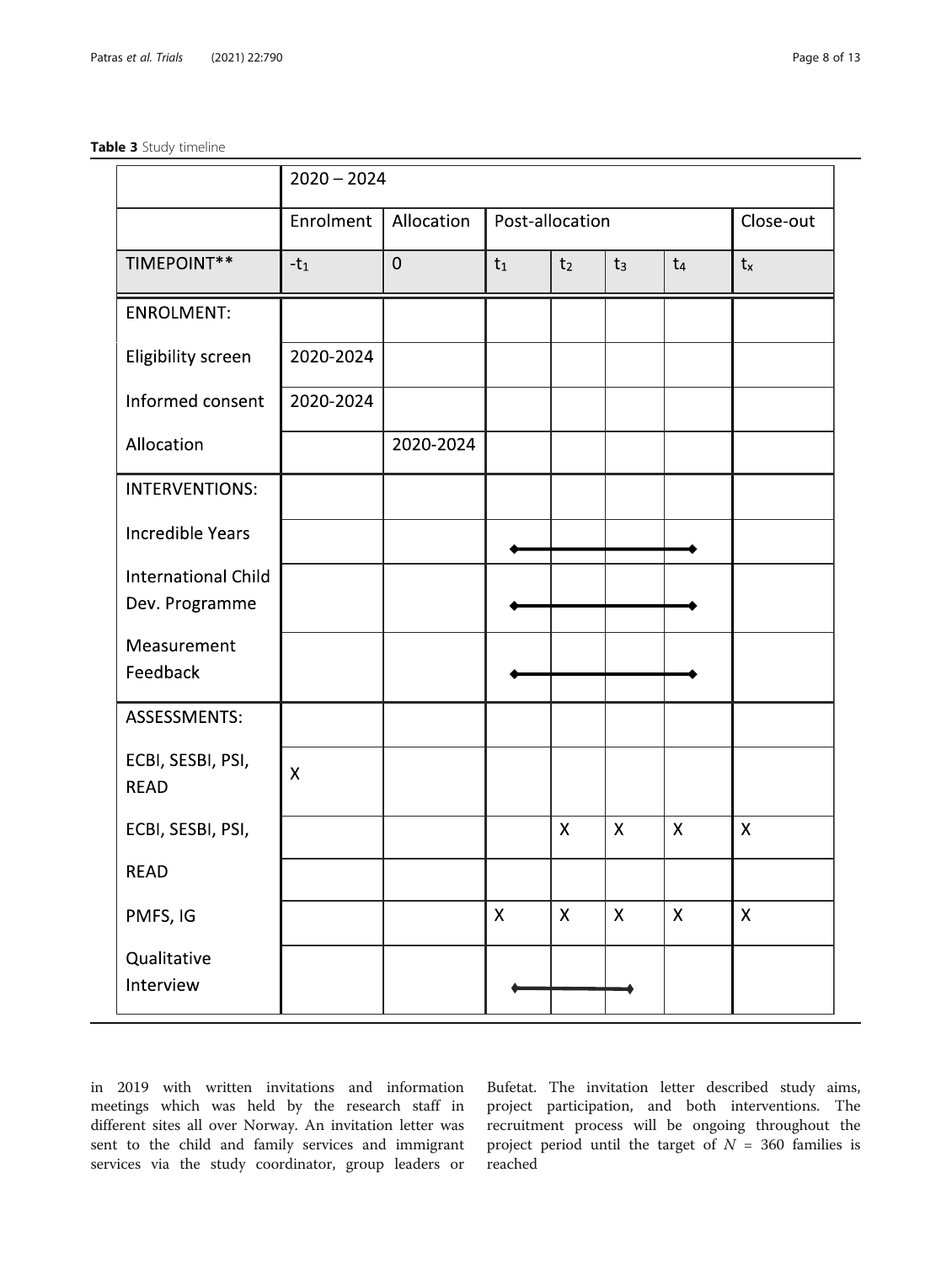## Recruitment of families

Municipalities will identify and make initial contact with families who meet eligibility criteria. Each participating municipality, or site, is given some freedom for how they will make contact with eligible families. Some municipalities may opt to invite families to a meeting to learn about the study. Other families may be approached individually and recruited thusly.

## Informed consent from participants

Families will be considered "recruited" when they have (A) returned a signed consent form electronically or via mail or (B) have submitted contact information electronically. In the latter case, these families' data will be held only as long as it reasonably takes to receive a written consent. If no written consent is forthcoming, attempts will be made to contact these families to secure consent, but in the even that it is not possible, their data will be deleted, and a note will be made explaining the reason for our records. In the informed consent answered by parents, they will indicate whether their child can be contacted for an interview. In the event that the child may be contacted and agrees to the interview, recorded, verbal consent will be obtained by the researcher at the beginning of the interview. A copy of the information letter and consent form can be requested by email at: [pirm@uit.no](mailto:pirm@uit.no)

#### Recruitment of group leaders

Group leaders are identified by municipalities and the implementation teams of IY and ICDP. If the group leaders require training, they will be trained by the implementation teams.

## Assignment of interventions: allocation Sequence generation {16a}

A project analyst at the primary site who does not have contact with sites or families will do the allocation of the factorial conditions using a random number sequence where groups at each site are assigned an ID and then each ID is assigned either to condition 1 (w/MFS) or 0 (no-MFS) (stage 1 randomization). A second list of IDs representing families is also randomized (stage 2) to condition 1 (IY) or 2 (ICDP). To understand the randomization, it is important to understand that each site will conduct both an IY and ICDP parenting group concurrently, so that families can be randomly assigned to either group. However, sites are not capable of running four unique groups concurrently (i.e., IY w/MFS, IY no-MFS, ICDP w/MFS, ICDP no-MFS). Therefore, randomization occurs in two stages. Stage 1 randomly assigns the two groups at each site to the MFS condition (factor 2). For example, at site 1, the IY group is randomly assigned to the MFS condition, and the ICDP group is assigned to the no-MFS condition. The decision to randomize the MFS condition at the group level is practical: in order to use the MFS properly, the group leaders need to respond to the feedback. Therefore, any actions taken by the group leader will affect the entire group. In order to minimize systematic differences that may be introduced by group leaders, the groups will be re-randomized to the MFS condition when a new group begins, or roughly once per semester.

Stage 2 randomization is responsible for assigning families at each site to one of the two parenting conditions (i.e., IY or ICDP; factor 1). Stage 2 randomization by the primary site will occur after the T1 survey has been completed by the participating families.

#### Concealment mechanism {16b}

Families, group leaders, and implementation teams will be unaware of their treatment condition until after they have completed the T1 survey.

## Implementation {16c}

To preserve the factorial design, we need to randomize to four conditions (see table in the "Trial Design" section of this document). We cannot randomize families to four separate conditions at each site, because this would require running four groups at each site every semester (see also the "Sequence generation {16a}" section). It would not be feasible for the municipalities to conduct four groups in parallel due to the staffing requirements. Therefore, randomization in PIRM has two stages: stage 1, randomization to MFS condition at the group level, and stage 2, randomization of families to IY or ICDP parenting groups.

Recruitment of families at each site will be ongoing. Families will be randomized when (a) a maximum of 12 families are recruited or (b) a cutoff date is reached each semester. The cutoff date will be established by the amount of time it takes to complete a group, (i.e., 15 weeks for IY, 12 weeks for ICDP). In Norway, summer holidays usually occur between June and August; therefore, groups must have adequate time to finish within the time period from January to June or late August to December.

The parenting groups (2 per site) are randomly assigned to one of the MFS  $(Y/N)$  conditions so that one group at each site will be in the MFS conditions. For example, at site 1, the ICDP group is randomly assigned to the MFS condition during the first semester. The following semester the groups will be reassigned and the IY group at site 1 may end up in the MFS condition.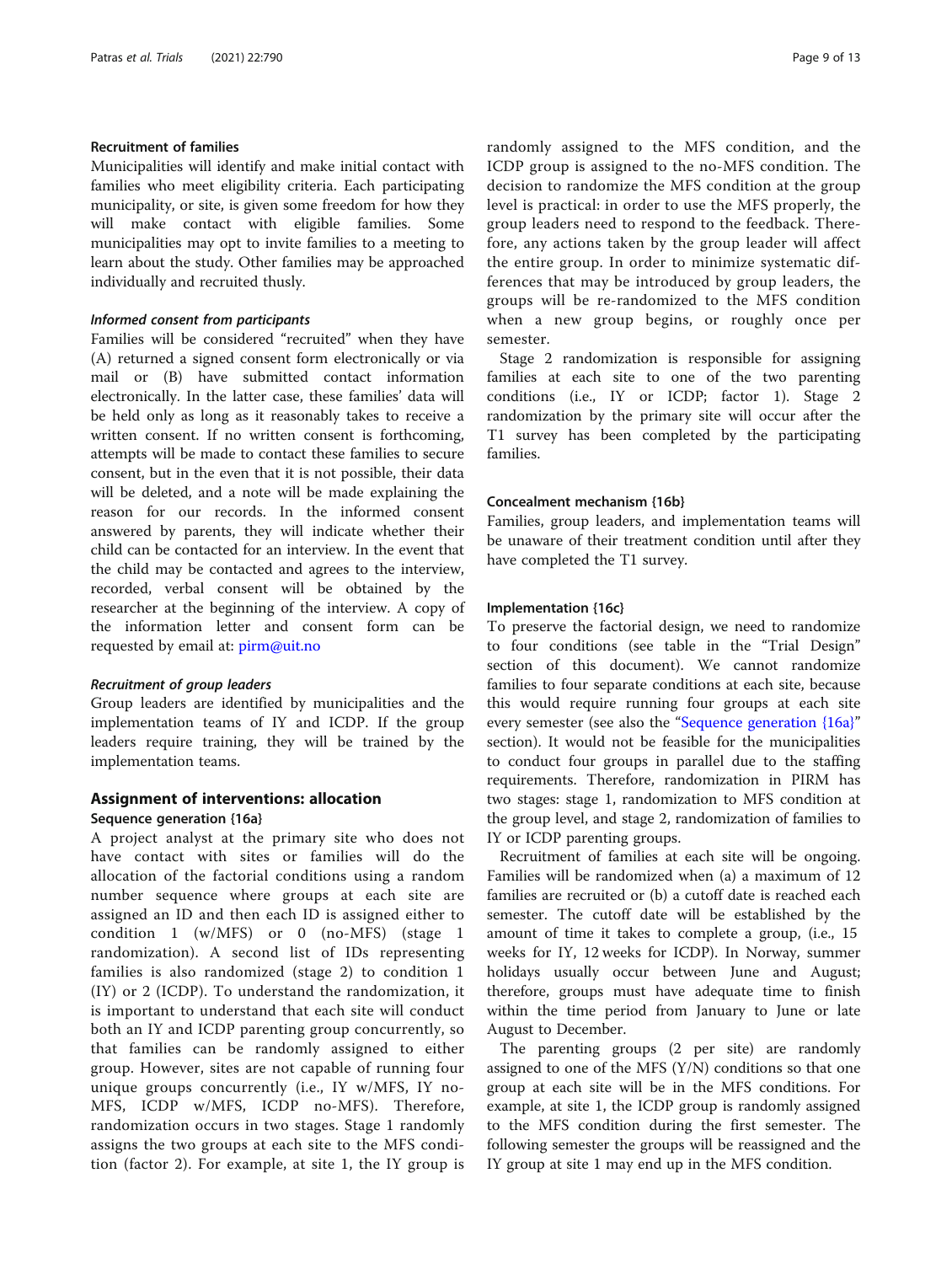## Assignment of interventions: blinding

Who will be blinded {17a}

Because of the nature of behavioral interventions, blinding the participants to condition is impossible once the groups start, i.e., they will know if they are in IY or ICDP. Researchers and analysts will not have contact with the families and will not have access to the key file with names and contact information of individual families. All analyses of quantitative data will be conducted using files with participant IDs and intervention condition dummy codes.

## Procedure for unblinding if needed {17b}

Families will know their own condition once the interventions begin; therefore, unblinding is irrelevant.

## Data collection and management

## Plans for assessment and collection of outcomes {18a}

All project data will be stored and analyzed on a platform developed at the University of Oslo (UiT), the Services for Sensitive Data (TSD). TSD is designed to be a secure platform for storing sensitive data and also to process/analyze data using a remote desktop connection.

#### Quantitative surveys

#### Families/parents

After families have been recruited, they will receive links to the online surveys. The surveys can be filled out electronically on the participant's smartphone, desktop/ laptop, or tablet. The survey data are delivered via Nettskjema and data are stored in TSD. Data are collected at four measurement points (pre/T1, mid/T2, post/T3, and follow-up/T4). Data from children or parents who withdraws consent will be deleted.

## Group leaders

Group leaders will be asked to fill out an online survey prior to group start. The group leaders are also requested to fill out weekly checklists regarding their experiences using the intervention which details the content that they cover and use of the MittEcho feedback system. Parent's attendance is also registered in the checklists. After the group leaders have had experience using the intervention, they will be asked to fill out the group leader questionnaire (GLQ).

## **Teachers**

Teachers will receive an invitation to fill out a survey about the child from families participating in the study if the parents have consented. If more than one child in the specific class is participating, the teachers complete one survey for each child. Data is collected at the same measurement points as parent reports (pre/T1, post/T3, and follow-up/T4).

#### MFS/MittEcho

MFS data are collected weekly for families in the MFS conditions. The MittEcho app is used to enter the MFS data directly via smartphone or tablet. Data are automatically uploaded to TSD.

## Qualitative interviews

All qualitative interviews will be conducted in-person with parents and children and in-person or over video conference with the group leaders. Data will be collected using smartphones as recording devices that upload the encrypted audio files directly to TSD. The audio recordings will be transcribed in situ on TSD by professional transcribers for analysis.

## Plans to promote participant retention and complete follow-up {18b}

We intend to maintain contact with participating families using the local services. Participants will be compensated for their participation at post- (T3) and follow-up (T4) with gift cards.

### Data management {19}

Data in the PIRM study are considered sensitive and will be gathered and handled following strict guidelines. All data will be stored in a centralized, encrypted database at the University of Oslo which has been developed for the purpose of secure data storage. The database which stores the data for the project is called TSD. It is accessible only to a few personnel who can be given granular access by the project leader to areas that are relevant only to them.

## Quantitative surveys

The quantitative data will be gathered using an online survey developed in Nettskjema. All data are stored on an encrypted, secure database at the University of Oslo. Access to the data files are restricted to project staff and must be approved by the project leaders.

## MFS/MittEcho

MittEcho app data are uploaded directly in encrypted form to TSD on a weekly basis. App data are then directed to a web based MittEcho portal for only approved members of the project. Interventionists in the study apply for membership and gain access to the MittEcho results by secure, two-factor log in. Raw data are stored in TSD until used for analysis.

#### Qualitative interviews

The qualitative data will be gathered using an app (Nettskjema Dictaphone App) that automatically uploads the audio files to TSD. The audio files will then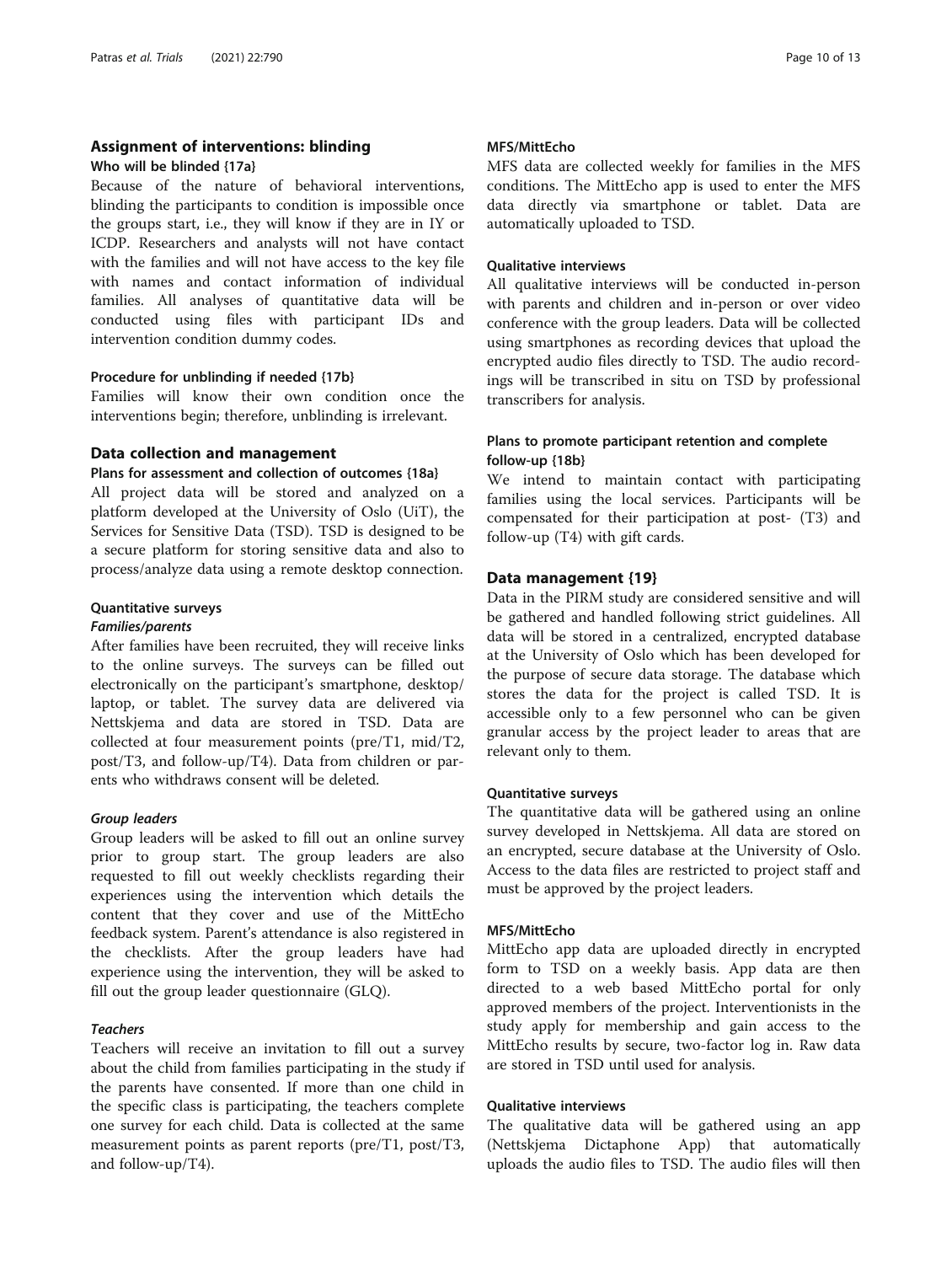be accessible to researchers and transcribers using a remote desktop to access files on TSD.

#### Monitoring consort statement

The consort statement is updated throughout the study to track inclusion into, exclusion from, and dropouts from the study. The consort is stored and accessible on TSD. All cases screened are (1) reported to the local coordinator and (2) entered into the "Consort statement" registration by project staff.

#### Drop out during or following randomization

Participants who drop out during or following randomization, i.e., do not wish to continue in the intervention, may be asked why, though they will be reminded that no reason is necessary to drop out. If the participant does not want to participate in the PIRM follow-up, this is registered in the study database.

#### Confidentiality {27}

Collected data will be stored on TSD secured storage in files using unique IDs that are linked to the respondents using a matching key that will be stored separately. The matching key will only be accessible to the project coordinators. Project scientists and analysts will only have access to files that use the unique ID. In addition, results of the study will primarily be reported in aggregate. If an individual case or cases are reported (e.g., quotes from qualitative interviews), directly and indirectly identifying information will be omitted. Data will be stored long term in deidentified form.

## Plans for collection, laboratory evaluation, and storage of biological specimens for genetic or molecular analysis in this trial/future use {33}

Biological specimens are not being collected in this study.

#### Statistical methods

## Statistical methods for primary and secondary outcomes {20a}

We will conduct analyses in a longitudinal framework, controlling for scores at baseline. For example, to test the primary outcomes of the effectiveness study, we will use linear mixed modeling to assess changes in parenting or child behavior in the different intervention groups while controlling for scores pre-intervention. The analyses will account for independence within the respondents (time as a random effect) as well as group membership, because the randomization to the MFS condition is at the group level. We will also look at interactions between main effects given enough power, for example, between the MFS conditions (factor 2) and the parenting conditions (factor 1).

See the "Outcomes  ${12}$ " section for description of qualitative analysis.

#### Interim analyses {21b}

No plans for interim analyses exist at this time.

## Methods for additional analyses (e.g., subgroup analyses) {20b}

Sub-groups analyses will be performed in a mixed methods modeling framework. Some of the sub-groups analyses will be determined based on factors at baseline, such as language or country of origin. Actual sub-groups will be dependent on the characteristics of the recruited sample.

## Methods in analysis to handle protocol non-adherence and any statistical methods to handle missing data {20c}

We will analyze the quantitative data in an ITT approach. We intend to use full information estimates (e.g., maximum likelihood) or multiple imputation to include cases that may have missing data [[32](#page-12-0), [33](#page-12-0)]. This approach introduces less bias into analyses than other approaches (e.g., listwise deletion, regression imputation, etc.).

## Plans to give access to the full protocol, participant leveldata, and statistical code {31c}

Project coordinators and scientists will have access to the data via remote desktop environment in TSD. The data will be anonymized by removing secondarilyidentifying information after the study and research period is ended. This dataset will be made public in accordance with research practices at UiT The Arctic University of Norway.

#### Oversight and monitoring

## Composition of the coordinating center and trial steering committee {5d}

Data will be monitored by staff at the host organization and the researchers on the study. Regular examination of the data will be conducted to assess integrity and address possible data collection issues.

## Composition of the data monitoring committee, its role and reporting structure {21a}

The DMC will be comprised of people who are internal and external to the project; however, all will be employed with the host organization or its project collaborators. This team will be responsible for maintaining data integrity and reporting anomalies to the project group.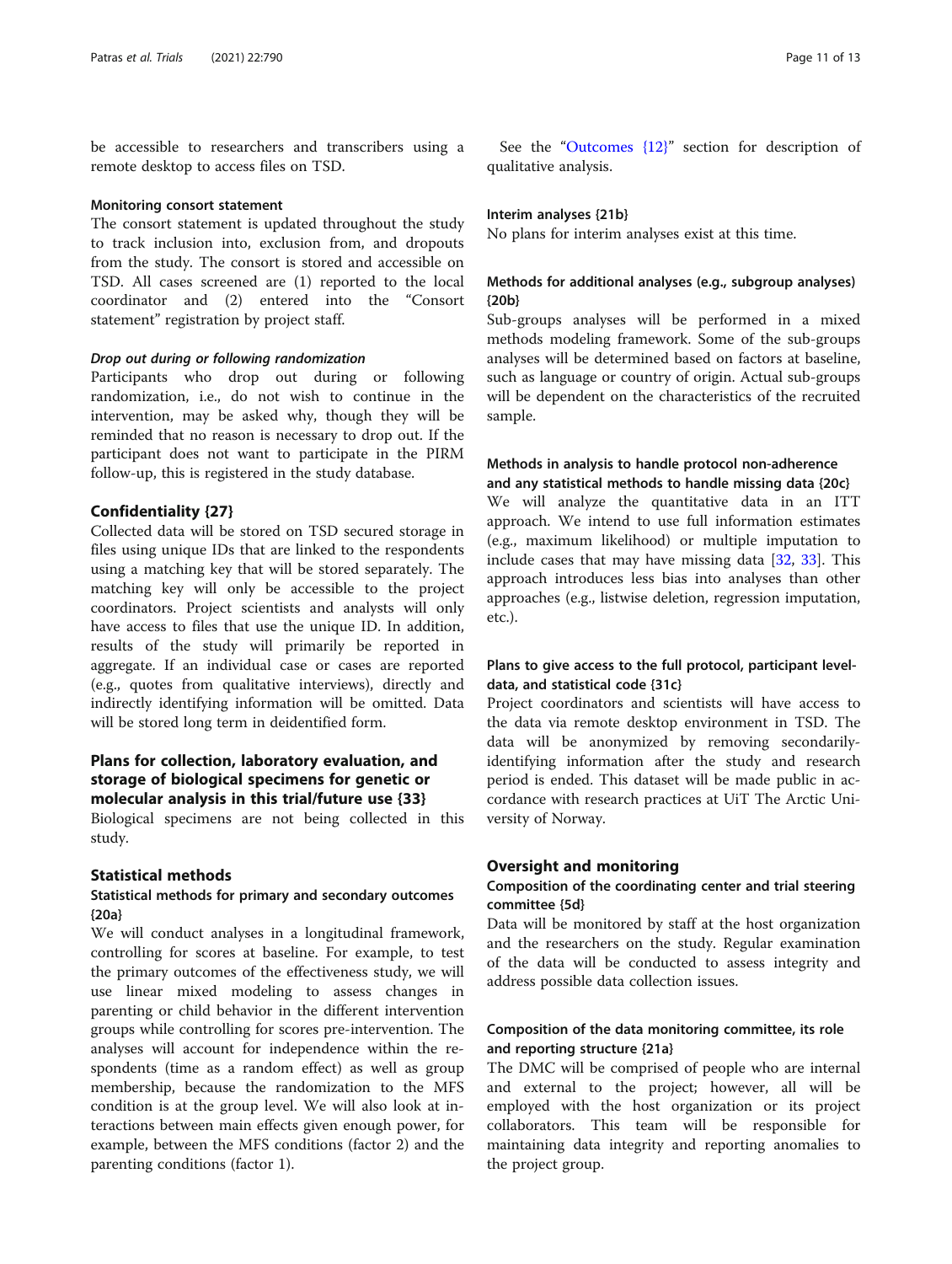## Adverse event reporting and harms {22}

The interventions in this study are not expected to do harm; however, all interventionists are part of the mental healthcare system and have local protocols to which they must adhere in the course of their work.

## Frequency and plans for auditing trial conduct {23}

There is no plan for auditing trial conduct outside of the existing systems that are responsible for audits, such as funders or ethics committees.

## Plans for communicating important protocol amendments to relevant parties (e.g., trial participants, ethical committees) {25}

Changes to the protocol are communicated to the funding agency as they occur and during our annual reports. Protocol changes that are directly relevant to participants are communicated through the contact personnel at the participating research sites, as they have direct contact with the participants.

#### Dissemination plans {31a}

Project results will be communicated through scientific conferences; peer reviewed, scientific journal articles; popular publications; project and affiliated webpages; and Ph.D. dissertations. As part of the agreement for grant funding, all scientific journal publications will be open access.

## Discussion

The PIRM study takes place within the context of recent requirements for refugee families to participate in parenting programs. The knowledge gained regarding effects of the parenting interventions will further inform policymakers regarding the use of these programs for families with refugee background. Our results will further provide guidance about the use of a weekly measurement and feedback within the context of these interventions. This guidance will evaluate the effectiveness of MFS with parenting interventions, as well as its feasibility of implementation in first-line preventive services.

## Trial status

This is the 2nd version of the study protocol, completed in February 2020. The first participants were recruited in September 2020. Recruitment will continue until the second half of 2023.

Contact for the public and scientists regarding the status of the study can be addressed to Associate Professor Lene-Mari P. Rasmussen at telephone number +47 776 44 000 or via email at [PIRM@uit.no](mailto:PIRM@uit.no). The mailing address for the project is as follows: UiT Norges arktiske universitet, Det helsevitenskapelige fakultet, RKBU Nord, Varemottak-MH, plan 6, Sykehusv. 44, 9019 TROMSØ.

#### Abbreviations

ECBI: Eyberg Child Behavior Inventory; ICDP: The International Child Development Program; IG: Intervention Goals; IY: The Incredible Years Basic Parenting Program; MFS: Measurement and Feedback System; P-MFS: Parenting Measurement and Feedback Scale; PPI: Parenting Practices Inventory; PSI: Parent Stress Index-Short Form; READ: Resilience measure; RKBU: The Regional Center for Child and Adolescent Mental Health and Child Welfare; SESBI: Sutter-Eyberg Student Behavior Inventory-Revised; TSD: Services for Sensitive Data, University of Oslo

#### Acknowledgements

The authors would like to thank Frances Gardner, Phil Fisher, and Maiken Pontopidan for their supportive and insightful comments during the development of the research protocol. We would also like to thank our user representatives for their comments and feedback regarding the target research population. We would like to thank Tine Barlien Ramstad for her work as a valued collaborator. We would finally like to thank the project coordinators present and past, for their material contributions to the study: Susanne Fomsgaard How, Aimee Lisøy, Ingvild Barbara Follestad, Lise Frostad Solberg, and Ola Goverud Andersson.

#### Authors' contributions {31b}

JP was the Chief Investigator and was project leader from January 2019 until September, 2021 and is now a principal investigator. JP supervised the conception of the study and led the development of the grant proposal and protocol revision. MS contributed to the design and conception of the study, developing the qualitative methods, as well as helping to draft the grant proposal and protocol revision, and is principal investigator of the qualitative methods. MD contributed to the design and conception of the study, developing the qualitative methods, and helping to draft the grant proposal and protocol revision and is principal investigator of the qualitative methods. SP contributed to the design and conception of the study, developing of the measurement feedback system, as well as the grant proposal and protocol revision, and is the principal investigator in the southern region. RB contributed to the design and revision of the study protocol and development of mixed methods and is the principal investigator in the western region. SG contributed to the development of the grant proposal and protocol revision and is in charge of implementing IY. LMPR contributed to the design and revision of the study protocol and is the principal investigator in the northern region. LMPR has been the project leader from October 2021. TH contributed to the design and revision of the study protocol. IMH contributed to the design and revision of the study protocol. RR contributed to the revision of the study protocol and is responsible for implementing ICDP. TØ contributed to the design revision of the study protocol. RJ contributed to the design and conception of the grant proposal. All authors have read and approved the final manuscript. Authorship of future trial publications will be based on the Vancouver guidelines.

#### Funding {4}

This project was funded by a grant from the Kavli Trust. The Kavli Trust foundation provided feedback to the initial grant proposal through the review process but was otherwise uninvolved in the protocol development. Additional funding is provided by UiT The Arctic University of Norway, NTNU, RBUP East and South, NORCE, and Bufetat South.

## Availability of data and materials {29}

Ownership of the final trial dataset is UiT The Arctic University of Norway. The investigators in the collaborating institutions with all access to the final datasets for analysis and reporting results.

#### Declarations

#### Ethics approval and consent to participate {24}

Ethics approval for the study was obtained from Regional Committees for Medical and Health Research Ethics, North (ref. # 6852). Data handling plans and policies were approved by the Norwegian Center for Research Data. Consent of the parents and their children to participate in the study will be collected via written consent. All participants receive a written description of the project, its aims, and their participation prior to signing the consent form.